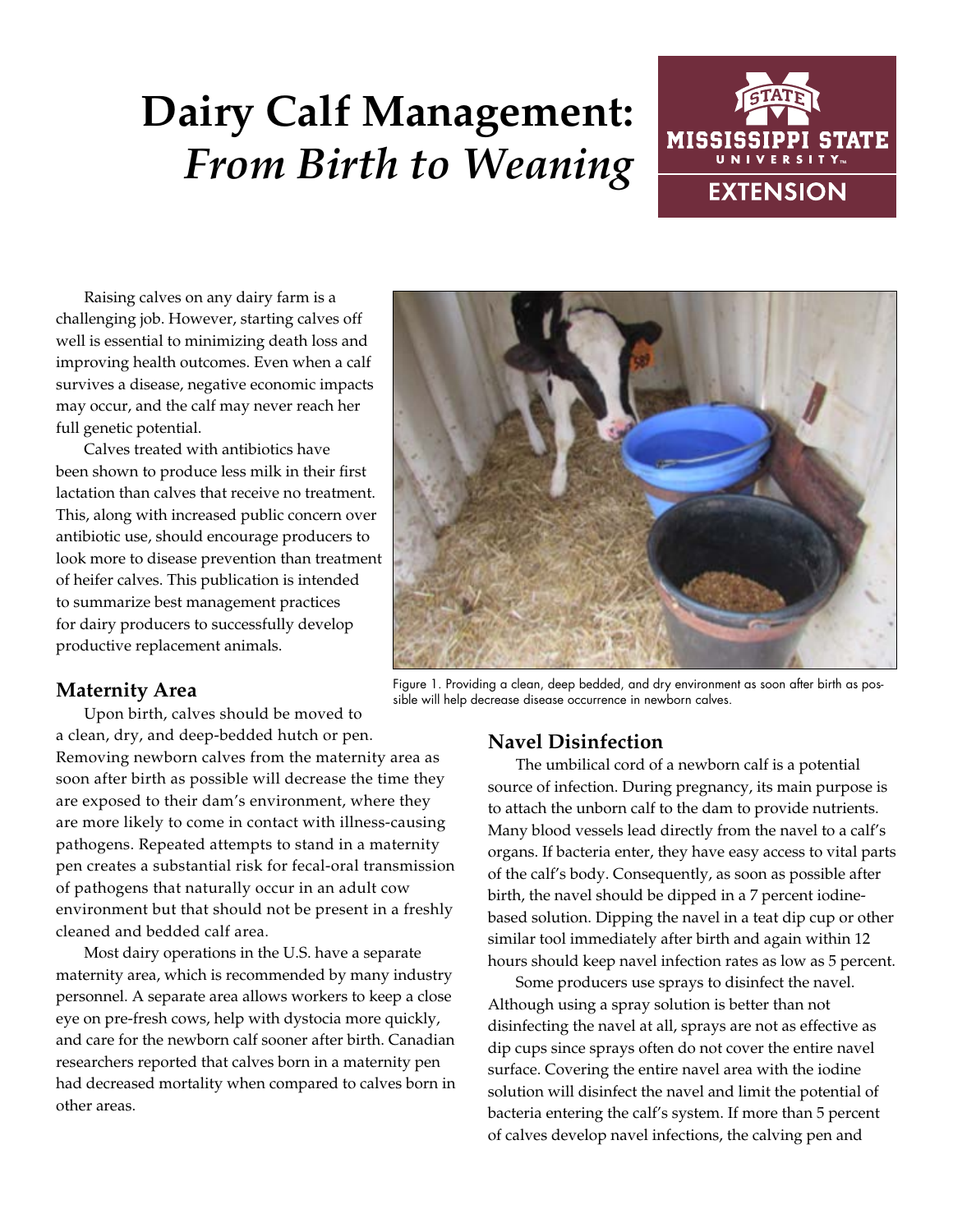calf facility may need some deep cleaning, and navel disinfection may need to occur more quickly after birth.

Check navels regularly for about a week after birth. They should be dry, soft, and not painful. When picking calves up, remember not to hold them around their abdomens because that can potentially hurt the navel and increase infection risk. Instead, try picking them up with an arm behind their back legs and an arm in front of their front legs.

*Take-home message:* As soon after birth as possible, dairy calves should have their navels fully dipped in a 7 percent iodine solution, which can help prevent dangerous bacteria from entering their bodies.

#### **Record-keeping**

With food-safety issues at the forefront of consumer concerns, it is more essential than ever for dairy producers to keep careful and

detailed records on their operations. Records are important for animal traceability in the event of a disease outbreak. Keeping appropriate records will help dairy producers and consultants evaluate management practices that can help producers achieve their goals.

Although good records do not ensure that a dairy farm will be successful, success is definitely more difficult without them. Remember: you can't manage what you don't measure. Some important areas to record for each calf include: ear tag number, date of birth, location of birth (if multiple pens or fields are available), sex, breed, calving ease, birth weight, dam's ear tag number, sire, any diseases and vital signs observed, and any treatments given. At the end of this publication, a record-keeping template is provided that you can print and use on your farm.

*Take-home message:* Keeping good records can help producers manage calves by detecting and solving problems early.

#### **Colostrum**

Immunoglobulins (Ig) are antibodies that help calves fight disease, and they are passed from the cow to the calf via colostrum. Calves are born with very little immunity, so these immunoglobulins from colostrum are the best and only way for calves to develop their own immune systems as newborns.

Remember the four in four rule: Calves should receive 4 quarts of high-quality colostrum within 4 hours of birth. After 6 hours of life, absorption of immunoglobulins is dramatically reduced, down to nearly no absorption 24 hours after calving. Colostrum containing 50 mg/mL or more of immunoglobulin is considered to be excellentquality colostrum to feed newborn calves.

Measuring Ig concentrations in colostrum is very useful in managing colostrum quality and monitoring colostrum-feeding practices. A colostrometer, or a hydrometer that measures the specific gravity of colostrum, can provide specific information on colostrum quality and is a useful tool for producers to have on hand.

Figure 2. Fully dipping the navel in a 7 percent iodine solution will help decrease infectious disease occurrence in calves.

Figure 3. At birth, be sure to identify each calf with an ear tag and tattoo, and record the information in a



notebook or computer.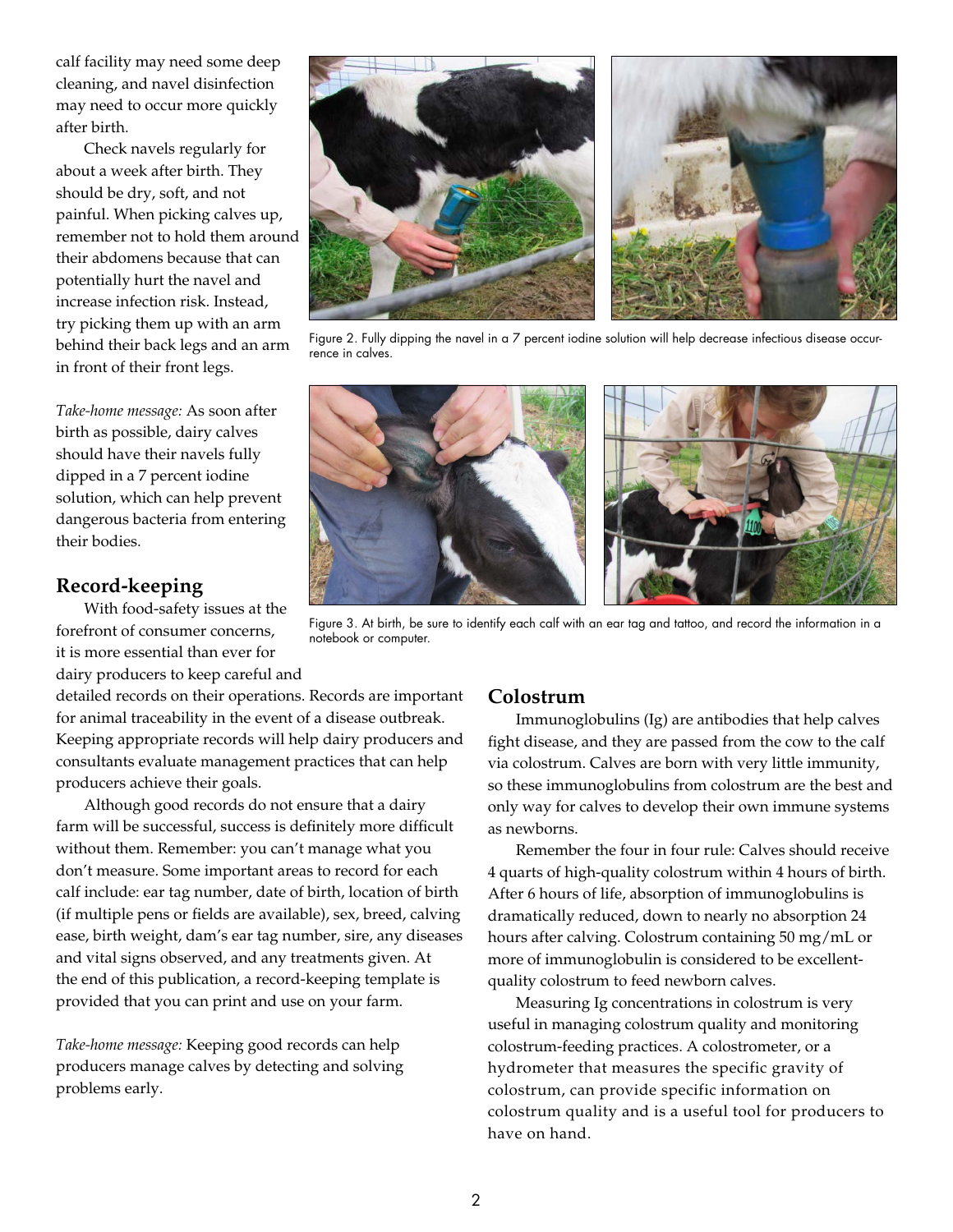

with accompanying measuring cylinder.

#### *How to use a colostrometer*

- 1. Allow colostrum to come to room temperature, around 72°F.
- 2. Gently shake colostrum for 30 seconds.
- 3. Place 250 milliliters of colostrum in the cylinder.
- 4. Insert the colostrometer in the Figure 4. Colostrometer F. HISELT THE COLOSTROTICIC TITTIC CALG IN WITH THE VIDEO.<br>
with accompanying mea-cylinder containing colostrum until thawed. and allow it to float freely.
	- 5. Match the color on the top of the floating colostrometer to the rating on the colostrum quality color chart (see **Table 1**).

| Table 1. Colostrometer readings assess colostrum quality.                                                |        |                                 |  |  |  |  |  |
|----------------------------------------------------------------------------------------------------------|--------|---------------------------------|--|--|--|--|--|
| Color                                                                                                    | Rating | Measurement                     |  |  |  |  |  |
| Red                                                                                                      | Poor   | Less than 20 grams Ig per liter |  |  |  |  |  |
| Yellow                                                                                                   | Fair   | 20-50 grams Ig per liter        |  |  |  |  |  |
| Green                                                                                                    | Good   | 50-140 grams Ig per liter       |  |  |  |  |  |
| *Classification might vary between different brands of colostrometers, so<br>be sure to read the manual. |        |                                 |  |  |  |  |  |

Many factors can affect colostrum quality, such as length of dry period, breed, age, vaccination status, season of the year, and amount of colostrum produced. Some of these factors are beyond a producer's control; however, one very important component that a producer can control is the time colostrum is collected and fed to calves. Calves that do not receive an adequate amount of high-quality colostrum within the first 6 hours of life are 50 percent more likely to develop infectious diseases and have decreased milk production in their first lactation (18.5 pounds less for each mg of decreased serum Ig in their first lactation).

Approximately 49 percent of U.S. dairy producers freeze and thaw colostrum to feed newborn calves. Since Ig level decreases after the first milking, only the very first milk should be used for immune transference. Many cows will provide more than 4 quarts of colostrum during their first milking, which can be tested for quality and subsequently frozen and stored for later use.

Accumulating colostrum for later use is desirable, especially to compensate for times when a dam produces a low quantity of colostrum or low-quality colostrum. When this occurs, producers can use the low-quality colostrum to feed 2- or 3-day-old calves, and feed the high-quality colostrum to newborn calves in the first 4 hours of life.

Colostrum can be stored for up to 6 months in a freezer or up to 3 days in a refrigerator. Freezing colostrum in 1 or 2-liter bottles or in 1-gallon zip-closure storage bags is effective and will allow for quick thawing when needed. Extra attention must be given when thawing colostrum because high temperatures are capable of destroying Ig. The best way to thaw colostrum is to place the bottle or bag in warm water (100 to 120°F) and check periodically



Figure 5. Colostrum containing 50 mg of Ig per liter or more can be frozen for later use. When thawing, do not place frozen colostrum in water that is over 120°F.

On the occasions when a newborn calf is unable to suck a bottle (in the case of illness, for example), the safest manner to get colostrum into her is via tube feeding. This should only be done when the calf refuses to eat from a bottle and should be done by someone who has been trained in tube feeding.



Figure 6. Stomach tubes (on the right) for feeding colostrum to newborn calves are commercially available and can be used if a calf struggles to nurse during his or her first feedings. However, take care not to force the stomach tube into the trachea.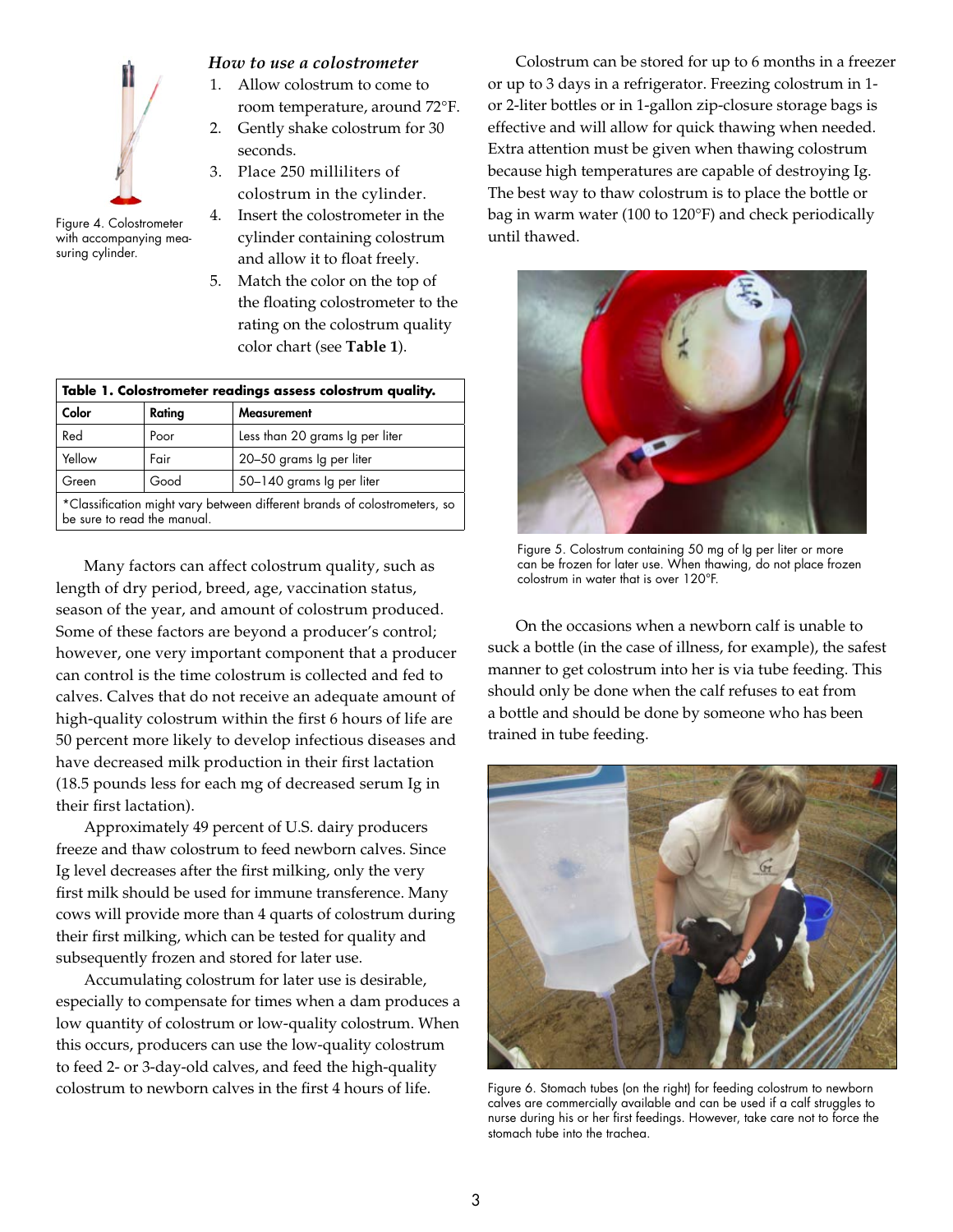*Take-home message:* Feed calves 4 quarts of colostrum within 4 hours of life. If a calf struggles to eat, tube feed to ensure they get the proper amount of colostrum. Use a colostrometer to test Ig levels in colostrum and use the highest quality available.

#### **Milk**

The goal of calf nutrition is to promote healthy, efficient, and rapid growth through milk and to enhance rumen growth and function by initiating grain intake. In their first week of life, calves consume negligible amounts of dry feed; therefore, they must rely almost entirely on milk or milk replacer for nutrients.

Milk is a highly digestible energy source with the correct balance of protein, vitamins, and minerals required for the first weeks of life. There are many viable milk feeding options available, including whole milk, waste milk, and milk replacer. The best option for each individual farm is generally determined by price, availability, and convenience.

Differences exist between different milk options and even within each option, particularly whole milk because components vary from day to day and from cow to cow. Therefore, it is essential to evaluate the quality of the milk or milk replacer being used and evaluate the growth of the calves.

No matter the feeding system, calves should grow adequately, remain healthy, and act satisfied. If there is room for improvement on any of these criteria, consider changing the type or amount of milk or the feeding frequency. Be sure to talk to your nutritionist and veterinarian before implementing changes, as they may not be the best option for your farm even if someone else has had success with them.

The 2012 National Dairy FARM (Farmers Assuring Responsible Management) Animal Care Reference Manual recommends that calves consume milk or milk replacer equivalent to 10 percent of their body weight. However, research now shows that feeding more milk allows for higher starter intake, leading to greater body weight gains and improved feed conversion efficiencies. Feeding greater levels of milk also benefits the calf by decreasing hunger.

In a 2008 study, researchers found that calves fed ad libitum milk gained more weight than calves that were fed restricted milk (1.72 pounds per day versus 1.06 pounds per day), with no difference observed on scour occurrence. On the other hand, calves that were fed restricted milk displayed signs of hunger, were more likely to displace other calves from the feeder and be more competitive, and spent more time at the feeder waiting for more milk.

In another study conducted in 2007, researchers from Pennsylvania reported that feeding once versus twice daily had no effect on growth or health, indicating that both management systems can be successful when combined or used independently.

*Take-home message:* Feeding only 10 percent of body weight per day of milk or milk replacer might not allow calves to meet their nutritional requirements for growth and development and is associated with hunger behavior. Therefore, consider feeding calves 15 percent to 20 percent of their body weight to achieve greater growth rates.

#### **Weaning**

Weaning age varies from 4 to 10 weeks of age, depending mainly on feeding strategies. However, age should not be the only criteria for weaning calves. Instead, consider making that decision based on daily dry matter intake. Try weaning calves when they are eating 2 to 2.5 pounds of starter daily for 3 days in a row. At that point, they are likely consuming enough nutrients to maintain their weight and growth without milk.

Abrupt weaning is no longer recommended because it can lead to harmful consequences, including increased cross-sucking, signs of hunger, and reduced weight gains. Instead, consider reducing milk allowance over a 7-day period leading up to weaning. Try reducing milk consumption by 50 percent per day starting 7 days before the desired weaning date, and feed milk only once a day in order to stimulate starter intake and minimize weight loss during this transition. Hay is not recommended for calves until weaning (when grain intake is adequate) because hay is less energy-dense per unit than grain, which may limit weight gain.

*Take-home message:* Instead of weaning calves when they reach a certain weight or age, wean when they are consuming 2.5 pounds of starter per day for at least 3 consecutive days.

#### **Water**

Water is the single most important nutrient to any animal. Nevertheless, water is often not provided for young calves. Calves that are being fed milk still need water. Milk bypasses the rumen into the abomasum; therefore, it does not help stimulate the growth and development of rumen bacteria like water does. Rumen bacteria need water to ferment dry calf starter feeds and, later, forage. Water provides moisture to rumen microbes, which, together with calf starter intake, creates a desirable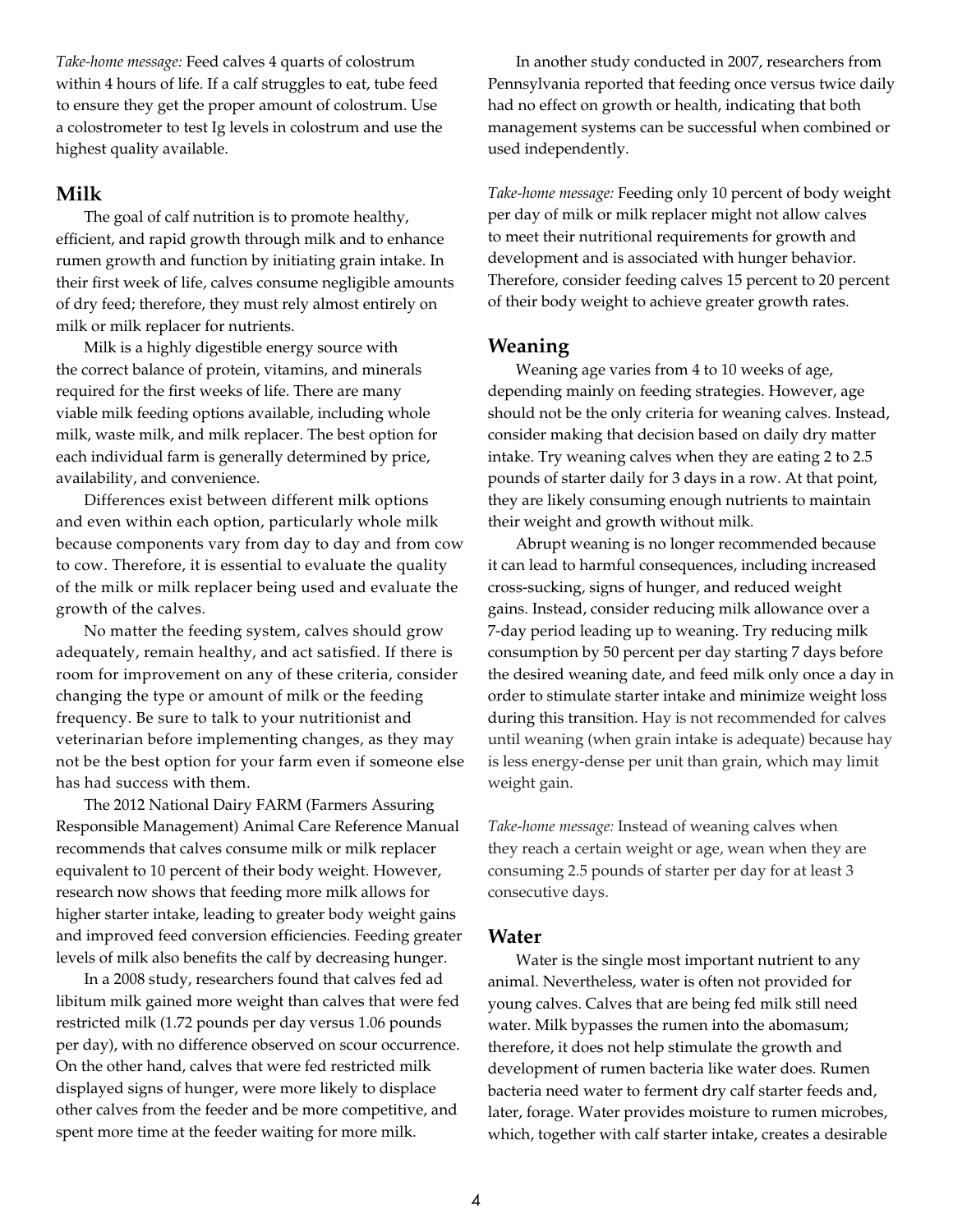environment for rumen fermentation and subsequent development of rumen papillae.

The National Dairy Health Monitoring System estimates that the average age of calves when they first are offered water in the United States is 17 days. This is 17 days too late. By 4 weeks of age, calves with restricted water access consume 31 percent less feed and have 38 percent lower weight gain compared to calves provided free-choice water. Therefore, in order to maximize feed intake and growth rate, calves should be provided with free-choice water starting at birth.

Not providing water is even more detrimental during hot weather. To maintain adequate body temperature, calves will increase their respiration rate and sweat more. Water is lost through both these processes, which calls for greater water intake in order to restore what was used for cooling purposes.

Water also is of great importance in helping sick calves heal. Calves can lose a great deal of water in a short period of time when they are sick and scour. To avoid dehydration, monitor these calves closely and provide extra water. Electrolyte solutions are commonly used to restore fluids and many minerals, like potassium and chloride, which are lost during diarrhea. These minerals are necessary to keep blood pH at an adequate level and to allow muscles to function properly. There are many commercially available brands of electrolytes. In mild cases of dehydration, the electrolyte powder can be dissolved in water and provided in a clean bottle. In more severe cases, tube feeding the electrolyte solution might be appropriate.

Keep water buckets full and clean. One study found that calves that had their water buckets cleaned every day gained 1.55 pounds per day, whereas calves that had their buckets cleaned every other week gained only 1.40 pounds per day and required more treatment for illnesses. Cleaning water buckets with diluted bleach and a scrub brush daily is a good management practice to help promote water consumption.

*Take-home message*: Providing free-choice water in a clean bucket from day one will increase body weight gain and decrease heat stress.

### **Calf Starter**

The purpose of calf starter is to transition the calf from the milk-feeding period to the dry-feeding period. Calf starter should be offered to calves starting at 3 days of age. In the first week, calf starter intake is likely to be low, but consumption should increase by week two. Instead of putting a lot of starter out at once, start offering small

handfuls at each feeding until they begin to eat it. This will waste less feed and may help pique their curiosity to try a few bites each time. Remove leftovers frequently so that starter will not accumulate on the bottom of the bucket and get compacted. Wet and compacted feed may prevent intake and can become contaminated with mycotoxins, which can make calves sick and can even be fatal.

Adequate calf starter intake will help calf development as dry feed in the rumen will lead to rapid growth of desirable microorganisms. This, in turn, will optimize feed fermentation and lead to faster development of a fully functional rumen. To encourage calf starter intake, avoid starter that is dusty, moldy, wet, or off-flavor. Wet or highmoisture starter is more likely to get mold, especially in hot weather.

Calf starter needs to be formulated to incorporate palatable ingredients and a satisfactory amount of protein, minerals, and vitamins to help calves reach target growth goals. **Table 2** lists the recommended nutrient content of a calf starter.

| Table 2. Recommended nutrient composition for calf starter. |        |  |  |  |  |  |
|-------------------------------------------------------------|--------|--|--|--|--|--|
| <b>Nutrient</b>                                             | Amount |  |  |  |  |  |
| Crude protein (%)                                           | 16–20  |  |  |  |  |  |
| Calcium (%)                                                 | 0.7    |  |  |  |  |  |
| Phosphorus (%)                                              | 0.45   |  |  |  |  |  |
| Potassium (%)                                               | 0.65   |  |  |  |  |  |
| Cooper (ppm)                                                | 10     |  |  |  |  |  |
| Zinc (ppm)                                                  | 40     |  |  |  |  |  |
| Manganese (ppm)                                             | 40     |  |  |  |  |  |
| Cobalt (ppm)                                                | 0.1    |  |  |  |  |  |
| Selenium (ppm)                                              | 0.3    |  |  |  |  |  |
| Vitamin A (IU/Ib dry matter)                                | 1818   |  |  |  |  |  |
| Vitamin D (IU/Ib dry matter)                                | 270    |  |  |  |  |  |
| Vitamin E (IU/Ib dry matter)                                | 12     |  |  |  |  |  |

*Take-home message:* The growth rate of young heifers depends strongly on starter intake. Hence, unpalatable, poor-quality, or moldy starter will decrease calf development. Starter buckets should be emptied and refilled at least once each day to help encourage adequate intake and prevent disease.

#### **Housing**

Newborn calves should be housed in a clean, dry, and deep-bedded facility. The facility should be draft-free but provide good ventilation. Too much air movement can chill the calf and rob it of energy needed for growth. The right amount of ventilation helps to decrease body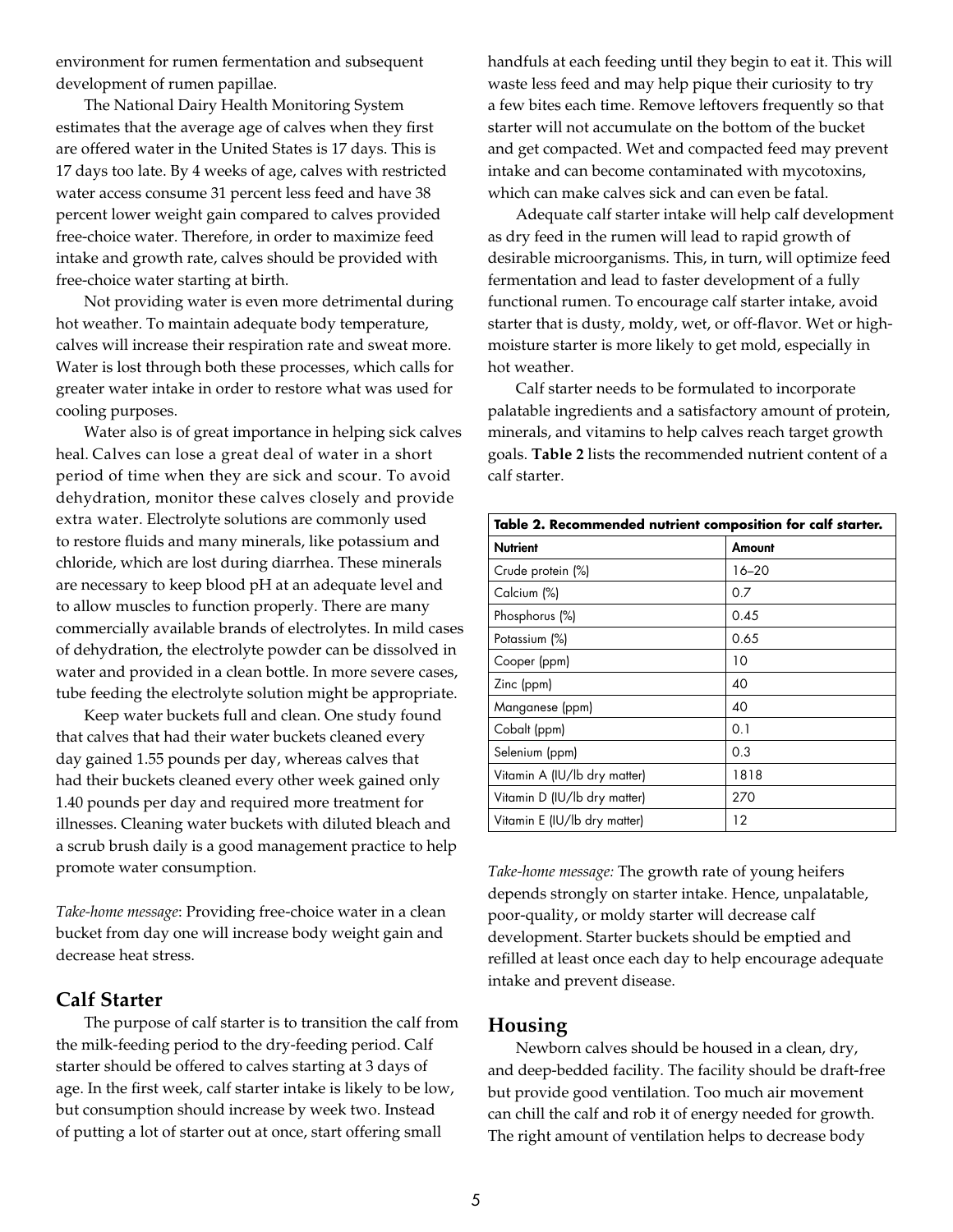

Figure 7. Keep starter and water buckets clean to encourage intake. Both should be emptied and refilled once or twice a day, especially during hot weather.

temperature in hot weather, and it can also help diminish dust, pathogens, and manure gases.

Calves spend approximately 18 hours a day lying down, so the depth and type of bedding used are important. Most bedding materials can work well if properly managed. Quality, consistency, availability, cost, and handling of bedding materials will be on-farm factors to consider. However, avoid using dusty materials, like very finely ground sawdust, because it can cause or worsen respiratory problems.

According to the Agriculture Food Development Authority, calves require up to 44 pounds per head per week of straw bedding in order to maintain dry conditions on concrete floors. Using slats under the straw can decrease this quantity by half. For calf hutches, 19 to 25 pounds per head per week are required. The amount of bedding material varies depending on the type of bedding, size of animal, and nutrition.

Bedding must be kept dry and clean. Bacteria needs moisture to grow, so once bedding gets wet with manure, urine, or spilled water, bacteria will multiply rapidly, increasing the chances of calf illness. Even beds that look dry could actually be wet. To check, kneel with all your weight on the bedded floor. If the knees of your pants get wet, then the facility is not sufficiently bedded. Remove the wet bedding and replace with dry.

Calves should be housed individually for at least 2 weeks, until their immune systems are better developed. Group-housing calves after 2 weeks, especially in groups larger than eight, is associated with an increase in respiratory disease and more severe cases of scours. Individual housing allows you to observe individual calf behavior, health, and feed intake, which can make weaning more successful.

On the other hand, calves that are housed in groups have displayed greater starter intake and, consequently, greater average daily gains. Group-housed calves may have a 16 percent greater average daily gain than individually housed calves. However, if group-housing calves, do not exceed nine per group before weaning. Also, do not mix calves of 3 or more weeks' age difference to reduce feeding competition.

Calf hutches are an efficient way to house calves and prevent disease spread from one calf to another. Hutches can be purchased commercially or built on the farm. Each calf hutch should have a functional window to allow air to move

through and cool calves during hot and dry periods. During summer, calf hutches should be shaded to decrease heat stress. Trees or portable shade structures can work well, as long as enough shade is provided to cover all hutches during as many daylight hours as possible.

To restrict disease spread within your herd, hutches should be cleaned and sanitized between calves. Thoroughly scrub the inside and outside of the hutch with bleach, then allow it to dry in the sun for 24 to 48 hours before a new calf is placed in the hutch. Be sure to also remove all bedding between calves, not just what appears dirty. Disease can spread rapidly through calf crops if hutches are not properly cleaned between uses. For this reason, wood or other material that cannot be easily sanitized is not recommended as a calf housing option.

*Take-home message:* Calves should be housed in a clean and dry facility that has adequate shade and ventilation in order to keep them cool and healthy.

#### **Final Considerations**

Animal welfare is important throughout the entire life of a dairy animal. However, the newborn dairy calf needs extra attention because they are born with little to no immune response and, therefore, are at a greater risk of developing disease. Well-managed calves may have improved lactation performance, reduced disease incidence, and decreased culling rate. Well-managed calves may also be able to express their full genetic potential.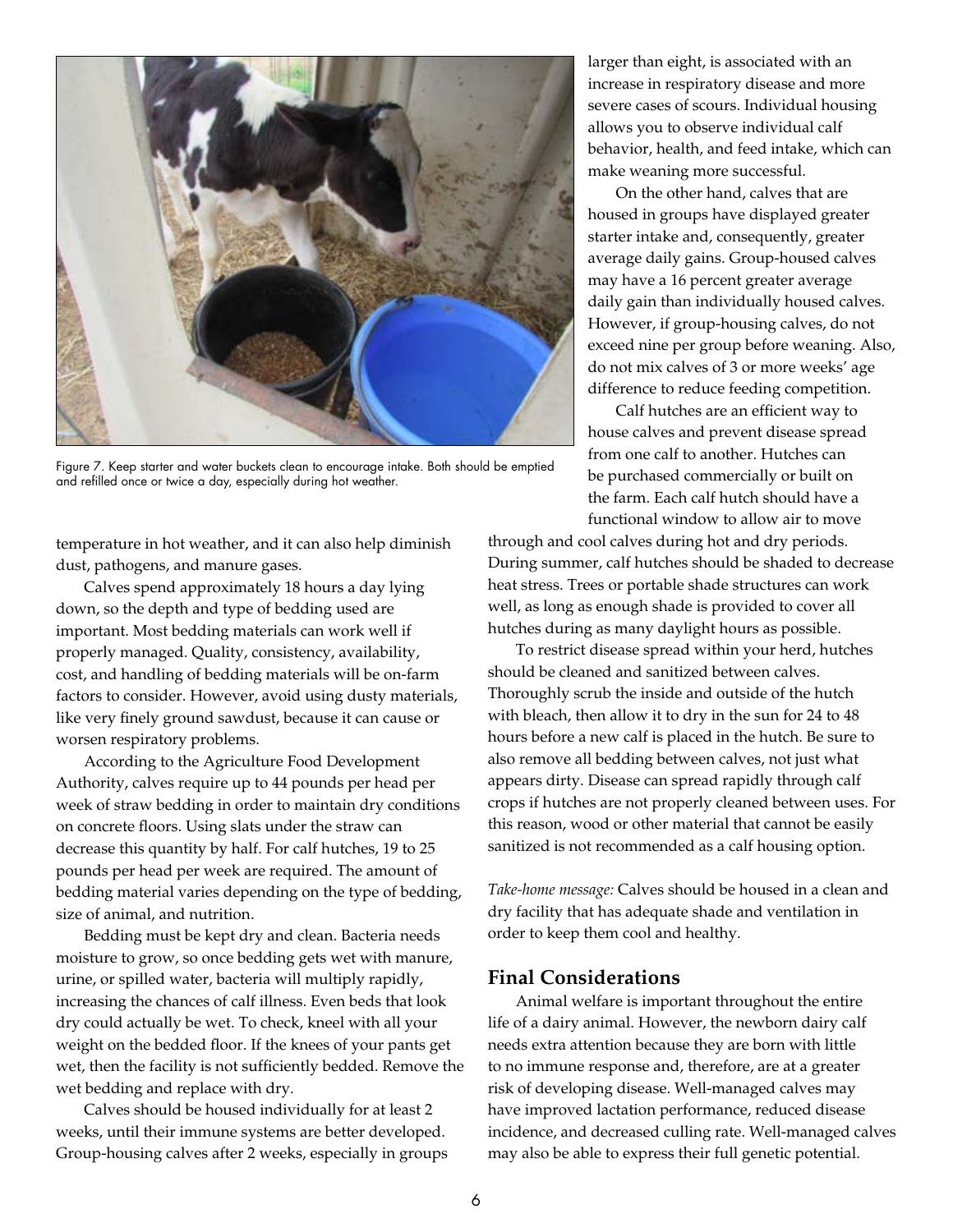When questions or problems arise, be sure to work closely with your herd veterinarian, nutritionist, and Extension professionals to come to a solution that works for your specific needs.

## **References**

- Cobb, C. J., B. S. Obeidat, M. D. Sellers, A. R. Pepper-Yowell, and M. A. Ballou. 2014. Group housing of Holstein calves in a poor indoor environment increases respiratory disease but does not influence performance or leukocyte responses. J. Dairy Sci. 97:3099–3109. doi:10.3168/jds.2013-7823.
- Davies, P. a. 1969. Feeding the newborn dairy calf. Proc. Nutr. Soc. 28:66–72. doi:10.1079/PNS19690013.
- DeNise, S. K., J. D. Robison, G. H. Stott, D. V. Armstrong. 1989. Effects of passive immunity on subsequent production in dairy heifers. J. Dairy Sci. 72:552–4. doi.10.3168/jds.S0022-0302(89)79140-2
- De Paula Vieira, A., V. Guesdon, A. M. de Passillé, M. A. G. von Keyserlingk, and D. M. Weary. 2008. Behavioural indicators of hunger in dairy calves. Appl. Anim. Behav. Sci. 109:180–189. doi:10.1016/j. applanim.2007.03.006.
- Drackley, J. K. 2008. Calf nutrition from birth to breeding. Vet. Clin. North Am. - Food Anim. Pract. 24:55–86. doi:10.1016/j.cvfa.2008.01.001.
- Garber, L. P., S. J. Wells, D. D. Hancock, M. P. Doyle, J. Tuttle, J. A. Shere, and T. Zhao. 1995. Risk factors for fecal shedding of Escherichia coli O157:H7 in dairy calves. J. Am. Vet. Med. Assoc. 207:46–49.
- Gooch, C. A. 2005. Pre-weaned calves: Housing and considerations. Dairy Calves and Heifers: Integrating Biology and Management Conference. Syracuse, NY.
- Grover, W. M., and S. Godden. 2011. Efficacy of a new navel dip to prevent umbilical infection in dairy calves. Bov. Pract. 45:70-77.
- Heinrichs, A. J., B. S. Heinrichs, O. Harel, G. W. Rogers, and N. T. Place. 2005. A prospective study of calf factors affecting age, body size, and body condition score at first calving of Holstein dairy heifers. J. Dairy Sci. 88:2828–2835. doi:10.3168/jds.S0022-0302(05)72963-5.
- Jensen, M. B., L. R. Duve, and D. M. Weary. 2015. Pair housing and enhanced milk allowance increase play behavior and improve performance in dairy calves. J. Dairy Sci. 98:2568–2575. doi:10.3168/jds.2014-8272.
- Kertz, A. F., L. F. Reutzel, and J. H. Mahoney. 1984. Ad libitum water intake by neonatal calves and its relationship to calf starter intake, weight gain, feces score, and season. J. Dairy Sci. 67, 2964–2969. doi:10.3168/jds.S0022-0302(84)81660-4
- Nielsen, P. P., M. B. Jensen, and L. Lidfors. 2008. Milk allowance and weaning method affect the use of a computer controlled milk feeder and the development of cross-sucking in dairy calves. Appl. Anim. Behav. Sci. 109:223–237. doi:10.1016/j.applanim.2007.01.015.
- Soberon, F., E. Raffrenato, R. W. Everett, and M. E. Van Amburgh. 2012. Preweaning milk replacer intake and effects on long-term productivity of dairy calves. J. Dairy Sci. 95:783–793. doi:10.3168/jds.2011-4391.
- Svensson, C., and P. Liberg. 2006. The effect of group size on health and growth rate of Swedish dairy calves housed in pens with automatic milk-feeders. Prev. Vet. Med. 73:43–53. doi:10.1016/j.prevetmed.2005.08.021.
- U.S. Department of Agriculture, Animal and Plant Health Inspection Service. 2012. Dairy Heifer Raiser, an overview of operations that specialize in raising dairy heifers. Natl. Anim. Heal. Monit. Syst.
- U.S. Department of Agriculture, Animal and Plant Health Inspection Service. 2016. Dairy cattle management practices in the United States. Natl. Anim. Heal. Monit. Syst. 268.
- Valníčková, B., I. Stěhulová, R. Šárová, and M. Špinka. 2015. The effect of age at separation from the dam and presence of social companions on play behavior and weight gain in dairy calves. J. Dairy Sci. 98:5545–5556. doi:10.3168/jds.2014-9109.
- Weaver, D. M., J. W. Tyler, D. C. VanMetre, D. E. Hostetler, and G. M. Barrington. 2000. Passive transfer of colostral immunoglobulins in calves. J. Vet. Intern. Med. 14:569–577. doi:10.1111/j.1939-1676.2000. tb02278.x.
- Wiedmeier, R. D., A. J. Young, and P. R. Schmidt. 2005. Frequent changing and rinsing of drinking water buckets improved performance and health of hutchreared Holstein beef calves. Utah State University, Coop. Ext. Public. Logan, UT.
- Waltner-Towes, D., S. W. Martin, and A. H. Meek. 1986. Dairy calf management, morbidity and mortality in Ontario Holstein Herds. IV. Association of management with mortality. Prev Vet Med, 4, 159-171. doi:10.1016/0167-5877(86)90020-6